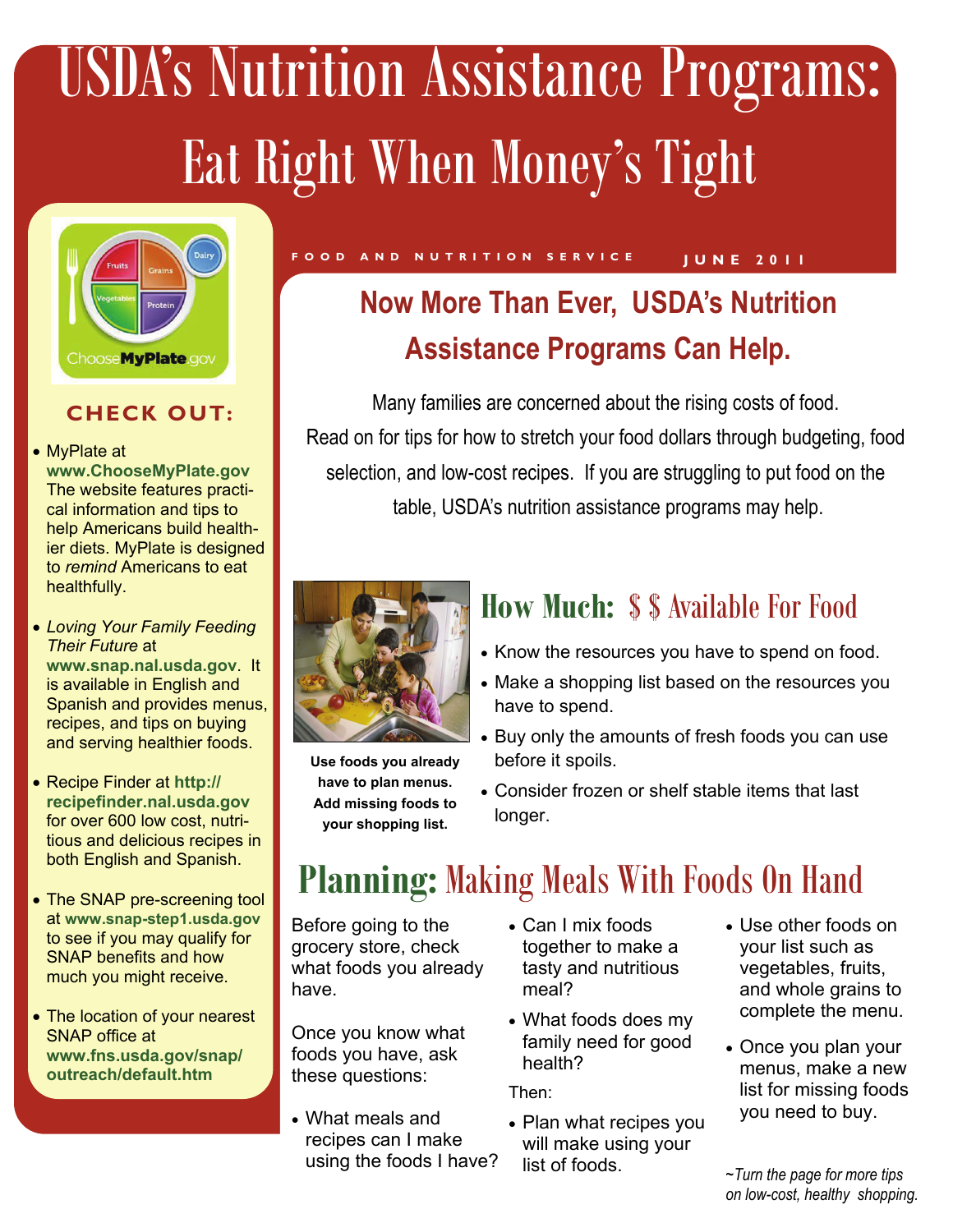#### **PAGE 2**



*Fruits and vegetables are usually less expensive when they are in season. Farmer's Markets always carry what is in season.* 



*Look for bargains on day old bread. It costs less but is still nutritious.* 

## **Shopping: Before, During, and After's**

#### **Before Shopping**

- Make a shopping list. This helps you stick to your budget.
- Plan your meals. Planning helps put leftovers to good use.
- Look for coupons, sales and store specials.
- For added savings sign up for the store discount card.

#### **During Shopping**

- Don't shop when you are hungry. It is easier to stick to your shopping list.
- Try store brands. They usually cost less. •
- Compare products for the best deal.
- Check sell by dates. Buy the freshest food possible. It lasts longer.

#### **After Shopping**

- Store food right away to preserve freshness.
- Freeze food to prevent spoiling.
- Divide foods into small portions for children and elderly to prevent waste.
- Use foods with the earliest expiration dates first.

## **Tips:** Best Buys for Cost and Nutrition

#### **Breads and Grains**

#### Look for bargains on day old bread. It costs less but is still nutritious.

• Buy regular rice, oatmeal and grits instead of instant to save on money, sugar and calories.

#### **Vegetables and Salad**

- Buy large bags of frozen vegetables. Seal tightly in the freezer between uses.
- Avoid pre-bagged salad mixes. They are usually more expensive and spoil faster.

#### **Fruits**

- Buy fresh fruits in season, when they generally cost less.
- Frozen and canned fruits are a smart choice all year round.

#### **Low-Fat Milk Products**

- Buy fresh, low-fat milk in the largest size that can be used before spoiling. Larger containers cost less . Buy meat in large bulk than smaller sizes.
- Ultra-pasteurized milk has a longer expiration date and won't spoil as fast.

#### **Meat and Beans**

- Chuck or bottom round roast is cheaper than sirloin.
- Dried beans and peas are a good source of protein and fiber. They last a long time without spoiling.
- Look for specials at the meat counter. Buy meat on sale for big savings.
- packages to save money. Freeze portions you might not use right away to prevent spoiling.